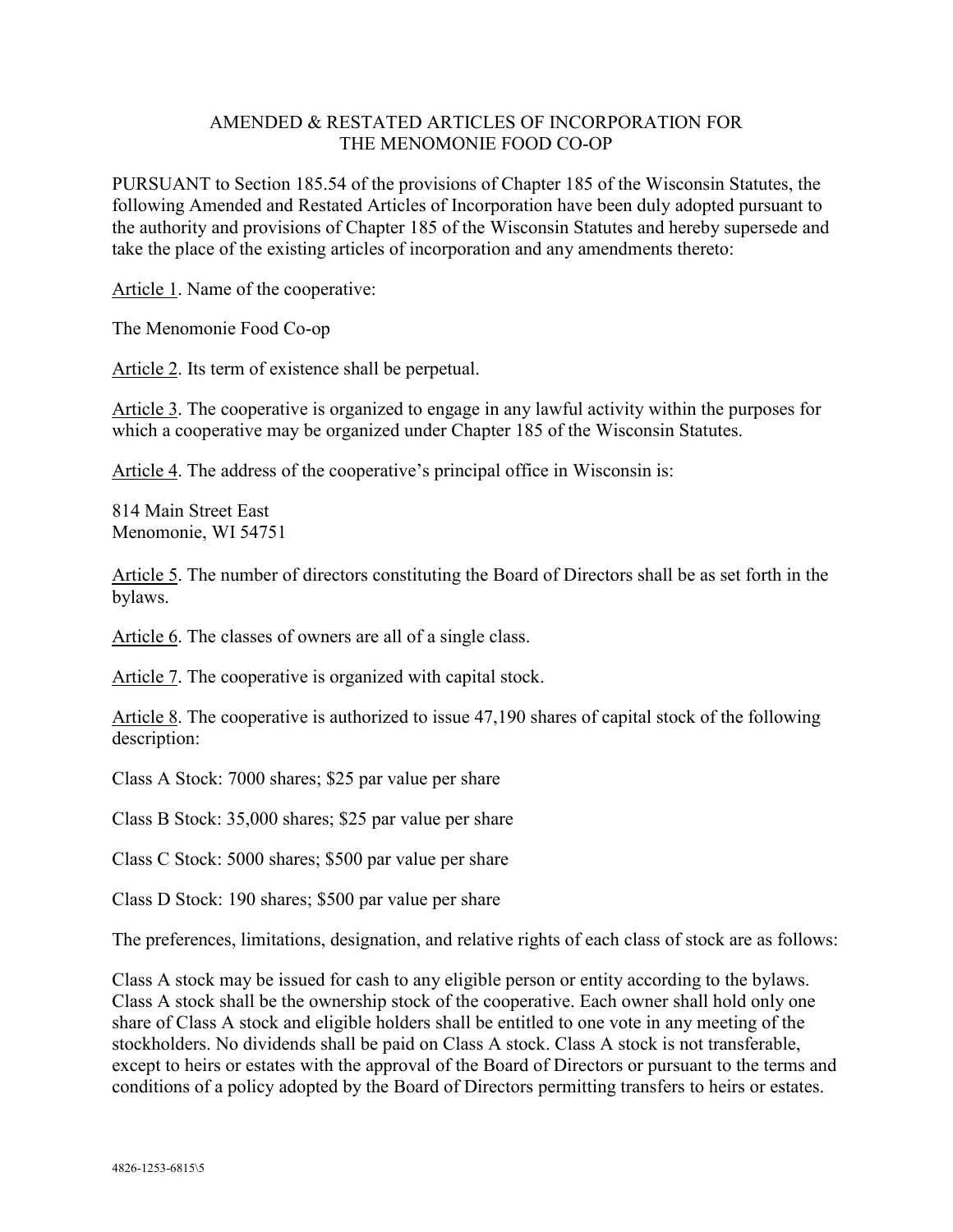Class A stockholders may request the cooperative's Board of Directors to redeem their stock at any time. Any redemption request requires approval of the cooperative's Board of Directors.

Class B stock may be issued for cash or in payment of patronage refunds to any owner. Class B is preferred stock without voting rights, except as provided in Wisconsin Statute Sections 185.52, 185.61, and 185.63. No dividends shall be paid on Class B stock. Class B stock is not transferable, except to heirs or estates with the approval of the Board of Directors or pursuant to the terms and conditions of a policy adopted by the Board of Directors permitting transfers to heirs or estates. Class B stockholders may request the cooperative's Board of Directors to redeem their stock at any time. Any redemption request requires approval of the co-op's Board of Directors.

Class C stock may be issued for cash. Class C is preferred stock without voting rights, except as provided in Wisconsin Statute Sections 185.52, 185.61, and 185.63. The rate of dividend on Class C stock shall not exceed 8% of its par value for any year. Dividends on Class C stock of any series shall be cumulative or noncumulative as established by the Board of Directors at the time the series is established by the Board of Directors. Class C stock is not transferable, except to heirs or estates with the approval of the Board of Directors or pursuant to the terms and conditions of a policy adopted by the Board of Directors permitting transfers to heirs or estates. The cooperative shall have a lien on all of its issued Class C stock for all indebtedness of the stockholders to the Cooperative. Class C stockholders may request the Cooperative's Board of Directors to redeem their stock at any time, subject to the terms and conditions of each series of stock. Any redemption request requires approval of the cooperative's Board of Directors. The Board of Directors has the authority to issue Class C stock in multiple series. The Board shall establish the number of shares offered, rate of dividend, redemption terms, and any such additional terms and conditions as the Board deems appropriate at the time of issuance for each series of Class C Stock.

Class D stock may be issued for cash. Class D is preferred stock without voting rights, except as provided in Wisconsin Statute Sections 185.52, 185.61, and 185.63. The rate of dividend on Class D Stock shall not exceed 3% of its par value for any year. Dividends of this class shall be noncumulative.

At the discretion of the Board of Directors, all non-cash patronage equity distributions made to owners pursuant to the bylaws (i) may be distributed in the form of uncertificated patronage equity credits, or (ii) may be distributed in the form of Class B stock or credits on Class B stock or ad interim certificates representing fractional parts thereof, subject to conversion into full shares.

The cooperative reserves the right to acquire or recall any stock, and shall pay the stockholder the par value of their stock, or its book value, whichever is lower, plus any dividend declared thereon.

In the case of dissolution or liquidation of the cooperative, there shall be given a preference to holders of Class C and D, then Class B, and finally Class A stock. The holders of Class B stock shall be entitled to receive the par value of their stock or in the case of Class C and Class D